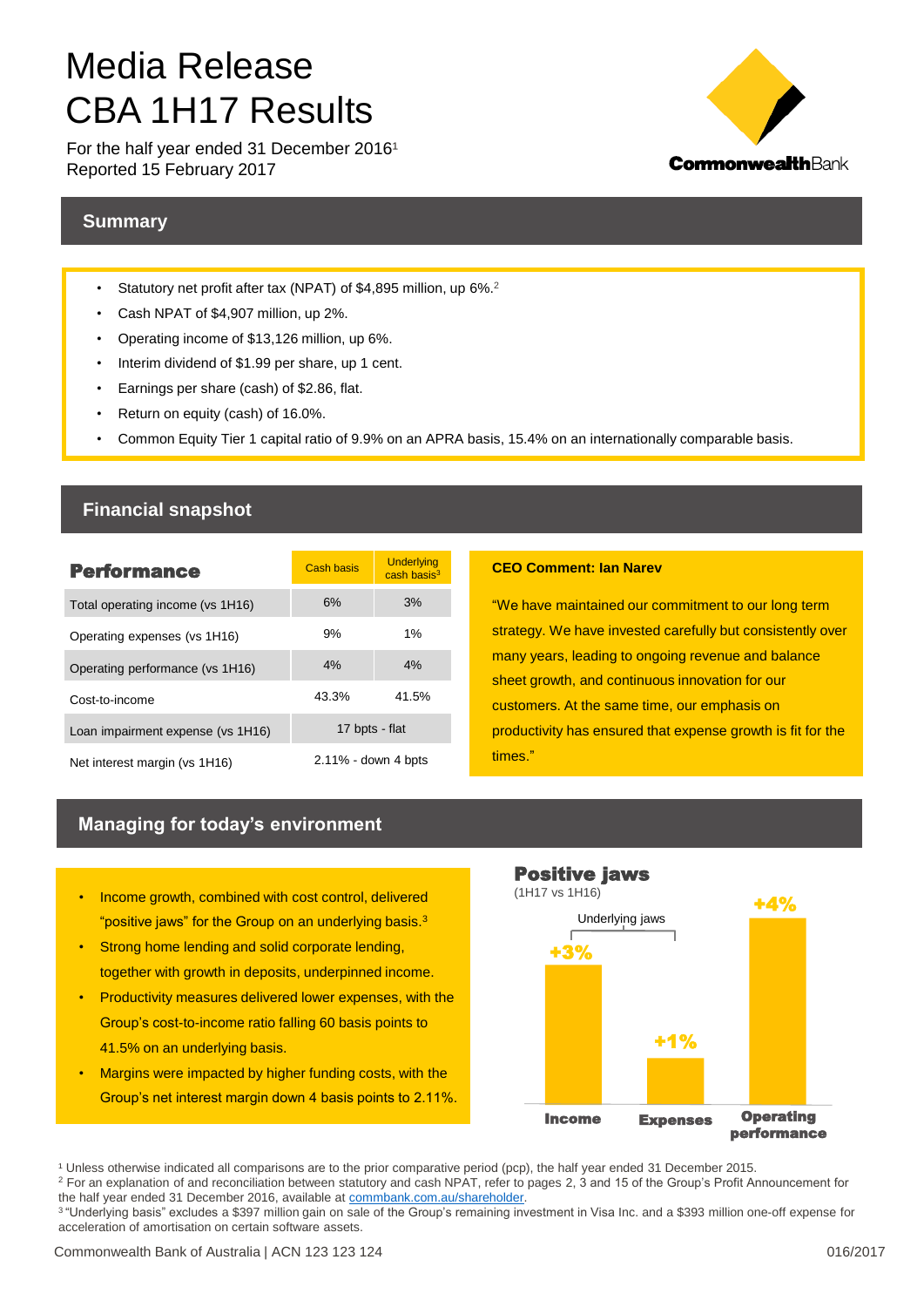## **More satisfied customers**

## Retail customer satisfaction

(% 'very satisfied' or 'fairly satisfied')



## **Deposit growth**

- Customer satisfaction supported growth in deposits (\$m) across the Group, with Group transaction balances up 18%.
- Retail Banking Services achieved 30% growth in transaction deposits and a 16% increase in new transaction accounts (including offset accounts).
- Total customer deposits increased 8% to \$541 billion, and contributed 66% of total Group funding.

As at 31 December 2016, the Group ranked:

- #1 for retail customer satisfaction for 19 consecutive months (Roy Morgan Research Retail MFI Customer Satisfaction);
- #1 or equal #1 for small business customer satisfaction for 28 consecutive months and #1 or equal #1 for large corporates for 4 years (DBM);<sup>4</sup>
- #1 for online and mobile banking (CANSTAR);
- #1 for wealth (Wealth Insights Platform Service Level Survey); and
- #1 for International Financial Services (PT Bank Commonwealth Indonesia, MRI Standards for Customer Service Excellence).



## **Consistent dividends**

## Interim dividend

(cents per share)



The Group's performance supported the Board's aim of consistent dividends for shareholders.

- Interim dividend of \$1.99, fully franked, up 1 cent.
- Dividend payout ratio of 70% of cash NPAT.
- Ex-dividend date 22 February 2017.
- Record Date 23 February 2017.
- Interim dividend payment date 4 April 2017.
- The dividend reinvestment plan (DRP) continues to apply with no discount, and the deadline for notifying participation in the DRP is 24 February 2017.

4 Small businesses are those with annual turnover up to \$1 million, large businesses are those with annual turnover of \$50m to less than \$500m.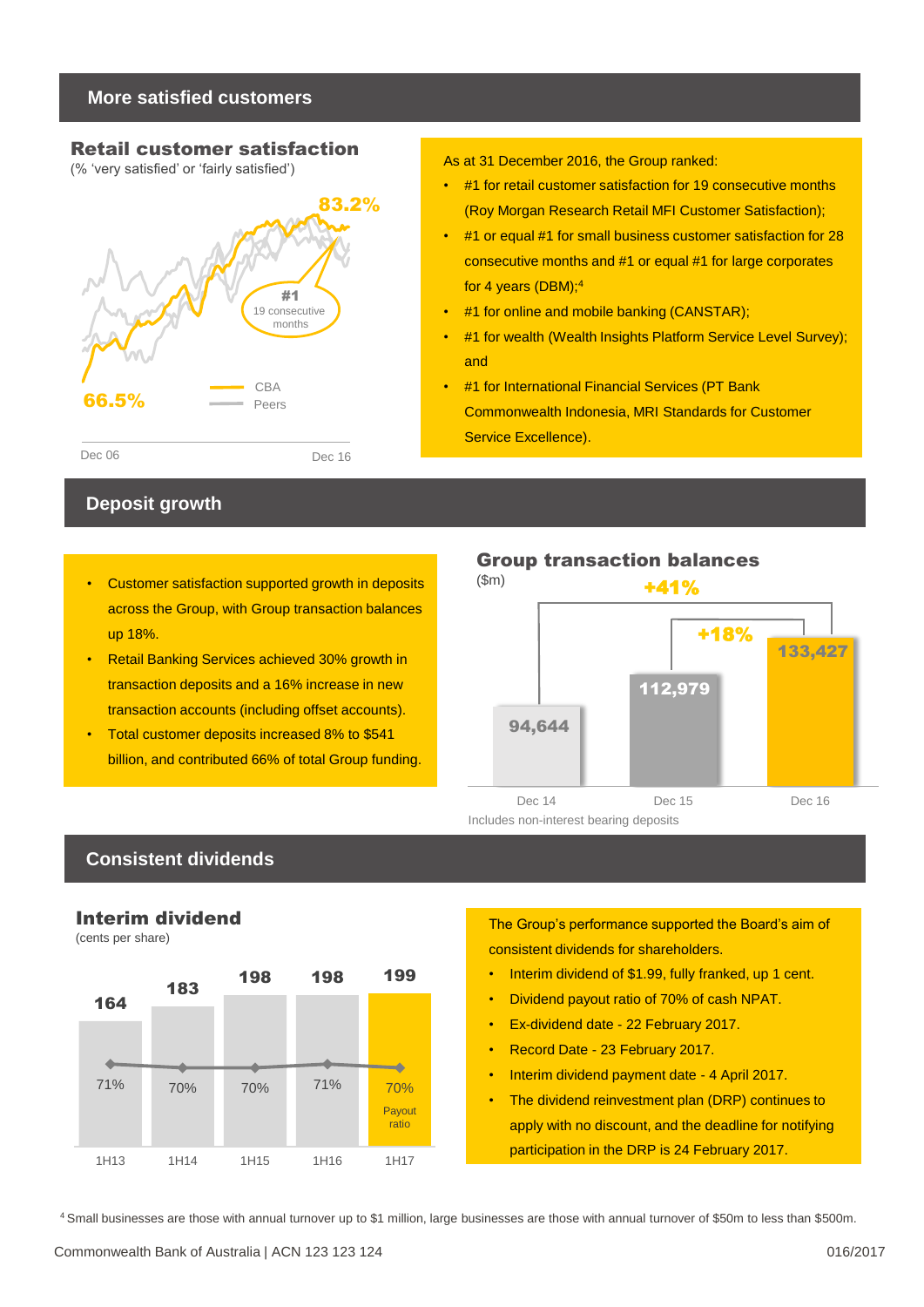#### **Balance sheet strength**



- Capital generated by earnings was offset primarily by APRA's requirement to hold an additional 80 basis points of capital for Australian residential mortgages (implemented 1 July 2016) and the 2016 full year dividend. CBA ranks near the top of the top quartile of international peer banks for CET1.
- The Group strengthened its funding position in the period, with the average tenor of long term wholesale funding increasing to 4.2 years.
- The Group's Liquidity Coverage Ratio (LCR) increased to 135% and the leverage ratio was 4.9% (APRA basis).

## **Credit quality**

#### Loan impairment expense

Group (basis points) 90+ days





Pro Forma

- Overall, loan impairment expense (LIE) remains low, at 17 basis points of gross loans and acceptances.
- Consumer LIE was flat at 18 basis points, while corporate LIE fell to 14 basis points from 20 basis points (both on the prior financial year).
- Personal loan arrears were seasonally lower, although still elevated in Western Australia.
- Home loan arrears continue at low levels, despite higher arrears in Western Australia.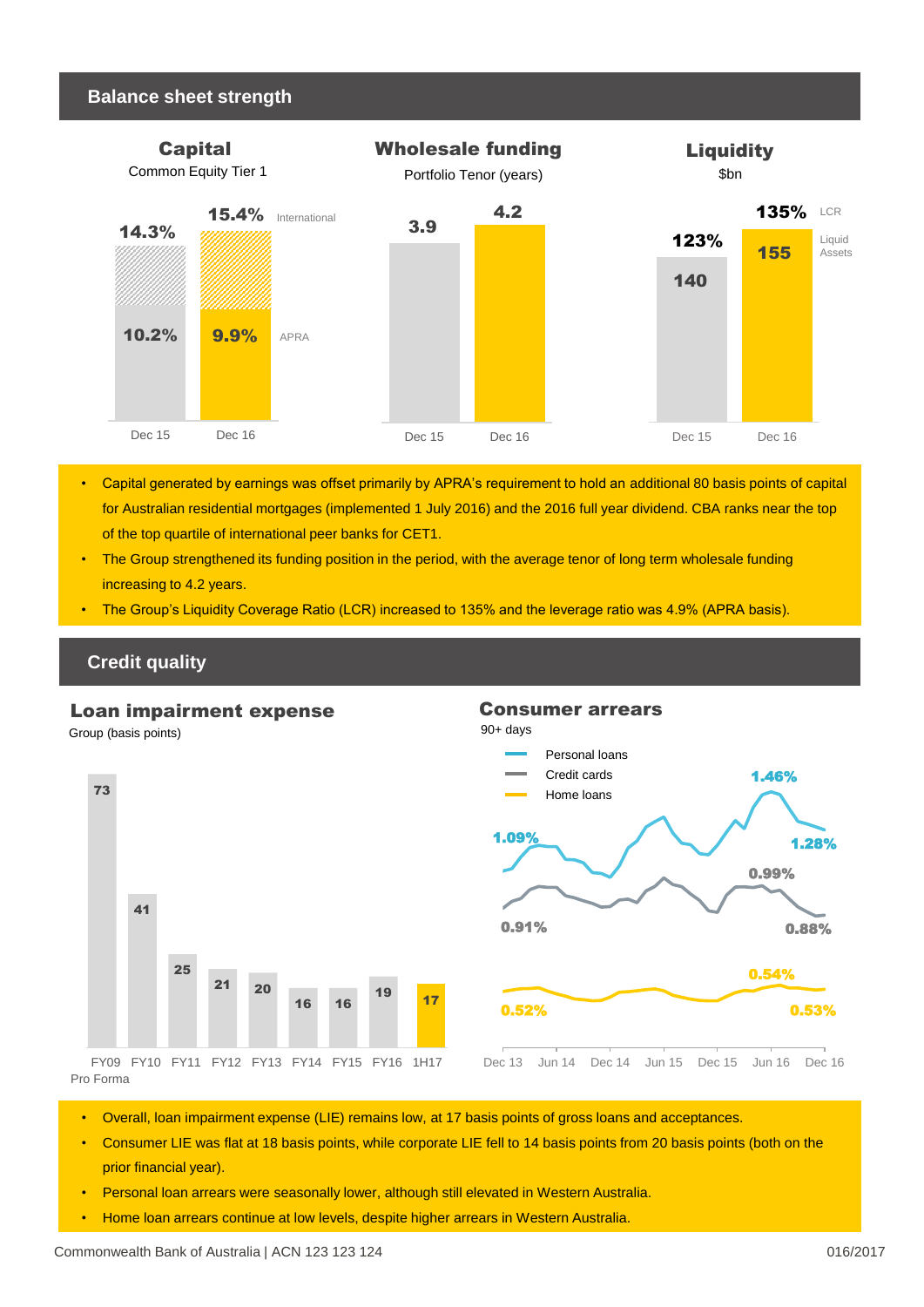#### **Delivering on our Vision**

In the six months ended 31 December 2016, CBA continued to secure the financial wellbeing of people, businesses and communities by providing trusted services and funding community initiatives.

- \$109 billion in new lending to personal and business customers.
- 140,000 new home loans, including 15,000 for first home buyers.
- \$3.5 billion in new loans to 12,700 small businesses.
- \$1.2 billion in new lending to farmers and other rural customers.
- 1.5 million new deposit accounts.
- \$132 million of investment into the community through donations. volunteer time and support for local projects.



# **Delivering innovation**



#### **Digital banking**

- TYME, CBA's wholly owned financial services technology company in South Africa, has developed a kiosk which can onboard new customers through biometric authentication in 4 minutes.
- The kiosks enable customers to transfer money and make payments, and can issue personalised debit cards.
- 685 kiosks have been installed in-store at Pick n Pay, one of South Africa's largest retailers.
- 100,000 customers have enrolled since launch in May 2016.

## **Outlook**

#### **CEO Comment: Ian Narev**

"The combination of geopolitical volatility and weak economic recovery in parts of the world means the risk of market volatility, and indeed economic shock, remains heightened. At the same time, recent trends in the Australian economy are more positive. Our job as a major financial institution is to maintain a focus on the long term, whilst ensuring that we can withstand nearer term shocks. Our contribution to Australia's economic growth must continue to be the combination of strength and innovation that has served Australia well through global volatility. So we will continue to manage our balance sheet, and our expenditure, conservatively. But we will also continue to invest confidently so we can play our part in the bright future that we see for Australia".

#### Media

Kate Abrahams General Manager Communications 02 9118 6919 media@cba.com.au

#### Investor Relations

Melanie Kirk Head of Investor Relations 02 9118 7166 CBAInvestorRelations@cba.com.au

#### **Shareholders**

For more information, visit commbank.com.au/shareholder